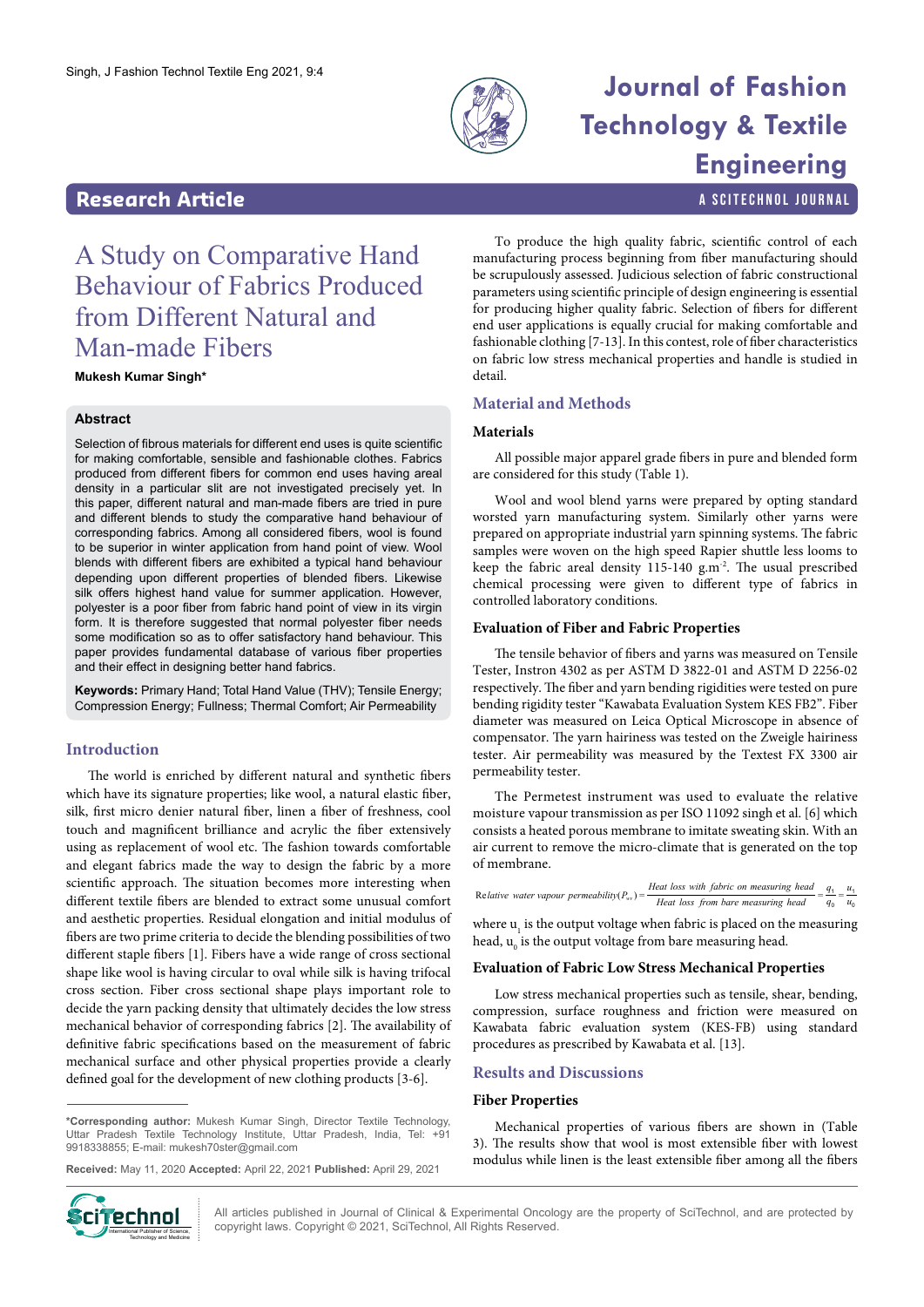## **Table 1:** Details of Fabric Samples using different Type of Fibres and its blends.

| <b>Sample Code</b> | <b>Blend</b>                                   | Warp count | Weft count | Ends per | Picks per | Weave       | Areal          |
|--------------------|------------------------------------------------|------------|------------|----------|-----------|-------------|----------------|
|                    |                                                | (Ne)       | (Ne)       | cm       | cm        |             | density g/     |
|                    |                                                |            |            |          |           |             | m <sup>2</sup> |
| F <sub>1</sub>     | 100% wool                                      | 1/40       | 1/40       | 28       | 24        | Plain       | 150            |
| F <sub>2</sub>     | 100% mul.silk                                  | 1/20       | 1/20       | 24       | 19        | 2/1 twill   | 180            |
| F <sub>3</sub>     | Wool: mul. silk (70:30)                        | 1/48       | 1/48       | 33       | 25        | 2/1 twill   | 150            |
| F <sub>4</sub>     | Wool: linen (70:30)                            | 2/48       | 2/48       | 27       | 21        | $2/1$ twill | 220            |
| F <sub>5</sub>     | Wool: cotton(65:35)                            | 1/20       | 1/20       | 25       | 21        | 2/1 twill   | 190            |
| F <sub>6</sub>     | Wool: PET (50:50)                              | 2/38       | 2/38       | 22       | 19        | 2/1 twill   | 175            |
| F7                 | Wool: nylon (80:20)                            | 2/22       | 2/22       | 15       | 14        | 2/1 twill   | 303            |
| F <sub>8</sub>     | Wool: acrylic (80:20)                          | 2/52       | 2/52       | 24       | 20        | 2/1 twill   | 150            |
| F <sub>9</sub>     | 100% PET (staple)                              | 2/40       | 2/40       | 22       | 18        | 2/1 twill   | 140            |
| F <sub>10</sub>    | 100%PET (filament-twisted: twisted)            | 1/40       | 1/40       | 52       | 30        | Plain       | 120            |
| F <sub>11</sub>    | 100%PET (filament- intermingled: intermingled) | 1/66       | 1/66       | 47       | 30        | Plain       | 118            |
| F <sub>12</sub>    | 100% Cotton                                    | 1/20       | 1/20       | 32       | 24        | Plain       | 190            |
| F <sub>13</sub>    | 100% bamboo                                    | 1/20       | 1/20       | 33       | 20        | Plain       | 195            |
| F14                | 100% viscose                                   | 1/20       | 1/20       | 31       | 21        | Plain       | 170            |
| F <sub>15</sub>    | Cotton: bamboo (60:40)                         | 1/20       | 1/20       | 31       | 20        | Plain       | 177            |

| <b>Test</b>     | Low-stress properties          | <b>Notation</b> | <b>Unit</b>                   |
|-----------------|--------------------------------|-----------------|-------------------------------|
| Tensile test    | Extensibility                  | EM              | None                          |
|                 | Linearity                      | LT              | None                          |
|                 | Tensile energy                 | <b>WT</b>       | $gf$ cm/cm <sup>2</sup>       |
|                 | Tensile resilience             | <b>RT</b>       | $\%$                          |
| Shear test      | Shear stiffness                | G               | gf cm/degree                  |
|                 | Hysteresis at 0.5° shear angle | 2HG             | gf/cm                         |
|                 | Hysteresis at 5° shear angle   | 2HG5            | gf/cm                         |
| Bending test    | Bending rigidity               | B               | $gf \, \text{cm}^2/\text{cm}$ |
|                 | Hysteresis of bending moment   | 2HB             | gf cm/cm                      |
| Compression     | Linearity of compression       | LC.             | None                          |
| <b>Test</b>     | Thickness curve                |                 |                               |
|                 | Compressional energy           | <b>WC</b>       | $gf$ cm/cm <sup>2</sup>       |
|                 | Compressional resilience       | <b>RC</b>       | $\%$                          |
| Surface         | Coefficient of friction        | <b>MIU</b>      | None                          |
| Characteristics | Mean deviation of MIU          | <b>MMD</b>      | None                          |
|                 | Geometrical roughness          | <b>SMD</b>      | μm                            |
| Fabric          | Weight/unit area               | W               | mg/cm <sup>2</sup>            |
| Construction    | <b>Fabric thickness</b>        |                 | mm                            |

#### **Table 3:** Fibre Properties.

| <b>Fibre Type</b>        | Avg. Dia<br>$(\mu m)$ | Avg. Fibre<br>denier | Avg. Bending Rigidity/tex <sup>2</sup><br>$(cN.cm^2/text^2)x 10^{-3}$ | Average Initial<br>Modulus (cN/Tex) | <b>Average Extensibility</b><br>% | <b>Average Tenacity</b><br>(cN/Tex) |
|--------------------------|-----------------------|----------------------|-----------------------------------------------------------------------|-------------------------------------|-----------------------------------|-------------------------------------|
| PET (Staple)             | 12.8                  | 1.4                  | 0.19                                                                  | 855.3                               | 10.7                              | 50.93                               |
| PET (Filament)           | 06.7                  | 0.8                  | 0.06                                                                  | 729.2                               | 13.4                              | 40.78                               |
| Wool                     | 19.8                  | 2.7                  | 0.20                                                                  | 497.7                               | 29.7                              | 14.49                               |
| <b>Silk</b>              | 12.2                  | 1.6                  | 0.65                                                                  | 774.9                               | 20.6                              | 39.69                               |
| Linen                    | 21.9                  | 3.5                  | 1.05                                                                  | 1812.5                              | 2.5                               | 55.08                               |
| Cotton                   | 13.5                  | 1.5                  | 0.65                                                                  | 799.4                               | 7.3                               | 48.78                               |
| PET(for blend with Wool) | 18.6                  | 2.0                  | 0.42                                                                  | 921.2                               | 8.7                               | 57.15                               |
| Nylon                    | 15.6                  | 2.0                  | 0.88                                                                  | 1012.1                              | 6.9                               | 61.83                               |
| Acrylic                  | 16.5                  | 2.0                  | 0.50                                                                  | 885.1                               | 7.6                               | 68.58                               |
| Bamboo                   | 16.0                  | 1.5                  | 0.45                                                                  | 780.8                               | 23.9                              | 17.92                               |
| Viscose                  | 15.8                  | 1.5                  | 0.48                                                                  | 785.6                               | 24.5                              | 19.50                               |

under investigation. It clearly indicates that the blend of wool with linen is very critical and linen fiber may lead to break when stretched between two pair of rollers in case of wool blended yarns but superiority of both the the fibers were major driving forces to opt this blend for study.

## **Fiber Properties and Yarn Properties**

Fiber properties are not directly translated to yarn properties. Yarn spinning system, twist level, packing coefficient and fiber migration behaviour etc are major factors that influence the yarn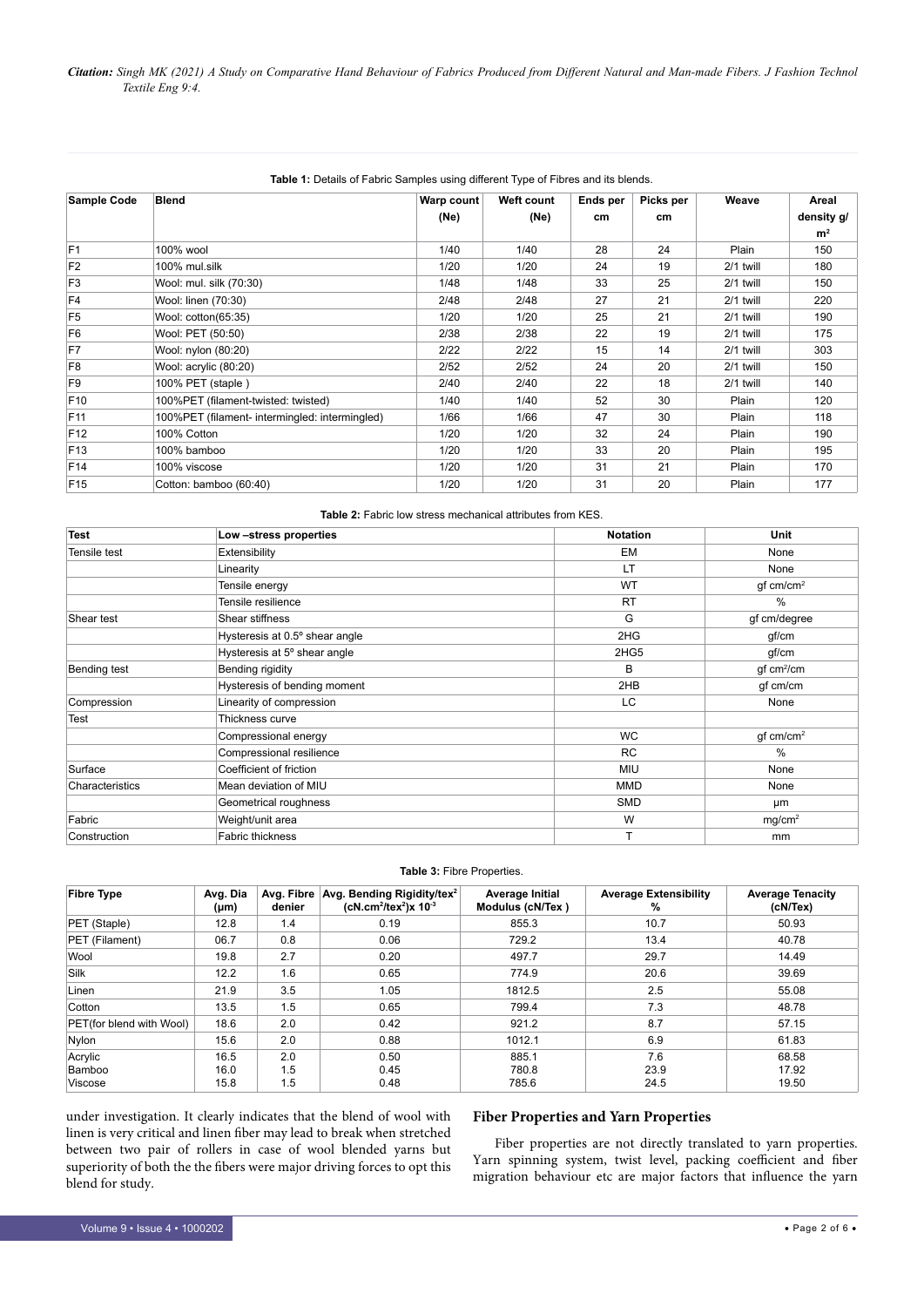*Citation: Singh MK (2021) A Study on Comparative Hand Behaviour of Fabrics Produced from Different Natural and Man-made Fibers. J Fashion Technol Textile Eng 9:4.*

properties which are made by identical fibers. The relation between fiber and yarn properties is complex, although some trends are easy to explain. Yarn extensibility comprehensively depends on the extensibility of constituent fibers. Higher residual extensibility of fiber and yarn is necessary to produce a superior quality fabric. Mathangadeeraa et. al. [14] has reported that higher breaking elongation cotton fiber produces a fabric of superior quality. The explanation of higher extensibility of wool and low extensibility of linen blended yarns is clearly evident (Table 4). Low extensibility of linen is well anticipated of highly crystalline structure of linen fibers with healthy lignin content while low crystalline content and helical structure of wool fiber exhibited a higher extensibility. Wool and Silk blended yarns revealed a lower extensibility while wool and silk both fibers have high degree of extensibility individually. The reason for this is obvious; the similar range of extensibility offers a strong adhesion between wool and silk which probably restricts the relative movement between adjacent wool and silk fibers. Wool / cotton blend yarn exhibited a high extensibility and that may attribute to a wide difference in staple length of both constituent fibers. The wide difference in staple length is behaving like a continuity defect and probably due to a lower cohesive force between cotton and wool fibers in yarn form. Bamboo and viscose, both regenerated cellulosic fibers exhibited the extensibility close to natural fibers like silk and wool. As the low extensibility cotton fiber was mixed with bamboo, the yarn extensibility dropped significantly as shown in (Table 4).

## **Yarn Hairiness**

A yarn spun from fine fibers is less hairy as compared to one that is spun from coarser fibers. It is because of the centrifugal force acting on fiber during ring spinning, which is directly proportional to fiber linear density. The fiber migration theory during ring spinning holds good in deciding the hairiness of yarns. Fiber bending rigidity is also one of the important deciding factors to yarn hairiness. Fibers with higher bending rigidity are more difficult to be consolidated into the yarn form and more prone to protrude out as hair from yarn assembly which is obvious from very high hairiness value in wool/ linen yarn (Table 4).

## **Bending Rigidity**

Fiber bending rigidity and cohesiveness of constituent fibers inside the yarn are important deciding factors of yarn bending rigidity

which is obvious from Table 3 &4. Australian Wool Innovation Ltd. has revealed in a study that the fiber cohesiveness in the yarn assembly develops by their crimp and twisting phenomenon. Higher bending rigidity of linen fiber is responsible for a higher bending rigidity in yarn; however, a significantly higher bending rigidity in case of wool/mulberry silk yarn is because of a high degree of cohesiveness between these two kinds of fibers. This high cohesiveness is due to the considerable stickiness between superfine silk and highly crimped wool fibers.

## **Low Stress Mechanical Properties**

**Tensile behaviour:** The extensibility (EM) gives the tensile extensibility under strip biaxial extension. EM has a good correlation with fabric handle (Table 5). The higher the extensibility better is the fabric quality from the point of view of handle. A high EM value also signifies greater wearing comfort. The product of extensibility and stress at low stress level is tensile energy (WT) which is a representation of toughness of the material (Table 2). Low tensile energy causes low extension at low stress level. The fabric made with 100% wool fiber has high tensile energy means easy to extend. The tensile energy of wool and wool blend fabrics is quite higher than PET fabric and this may be attributed to the low modulus and high crimp level with natural elasticity. It is expected at low stress level that only de-crimping of individual fibers in yarns and de-crimping of yarn in fabrics are performed. The tensile energy of 100% cotton (F12) fabric is close to PET fabrics due to its low extensibility and higher crystallinity (Cotton crystallinity as about 67% with very high molecular weight). The bamboo and viscose fibers have comparatively low molecular weight and low crystalline fibers than cotton. Bamboo and Viscose based fabric samples (F13 and F14) show comparatively higher tensile energy than cotton and PET fabrics (F9 and F12). The 100% staple PET fiber based fabrics have lowest tensile energy in present all three samples (F9, F10 and F11). The bending rigidity of PET fiber was very less (Table 3) comparatively and giving close packing in yarn form. This may be attributed to the fiber fineness and diametric uniformity of PET fibers which offer a very close packing in yarn form. The tensile energy (WT) has exhibited a good compatibility with total hand value (winter) of fabrics (Figure 1).

**Bending rigidity:** The bending rigidity (B) is a measure of ease with which fiber/fabric/yarn bends. The bending stiffness of fabric

| <b>Table 4: Yarn Properties.</b> |                              |                                       |                                                                      |                                            |  |
|----------------------------------|------------------------------|---------------------------------------|----------------------------------------------------------------------|--------------------------------------------|--|
| <b>Blend</b>                     | Max. Tensile Strength cN/Tex | <b>Extensibility</b><br>$\frac{9}{6}$ | <b>Bending rigidity</b><br>.c/cN.cm <sup>2</sup> /yarn $\times$ 10-3 | <b>Hairiness</b><br>(No. of hairs >3mm/km) |  |
| Wool                             | 5.88                         | 13.89                                 | 0.23                                                                 | 3229                                       |  |
| Silk                             | 9.20                         | 11.10                                 | 0.22                                                                 | <b>NA</b>                                  |  |
| Wool/Mul.Silk                    | 8.73                         | 07.58                                 | 0.84                                                                 | 2770                                       |  |
| Wool/Tussar silk                 | 9.10                         | 06.09                                 | 0.21                                                                 | 4740                                       |  |
| Wool/Linen                       | 5.08                         | 09.71                                 | 0.60                                                                 | 7321                                       |  |
| Wool/Cotton                      | 3.49                         | 15.59                                 | 1.10                                                                 | 2219                                       |  |
| Wool/PET                         | 14.14                        | 08.58                                 | 0.27                                                                 | 2457                                       |  |
| Wool/ nylon                      | 11.25                        | 09.35                                 | 0.24                                                                 | 2345                                       |  |
| Wool/acrylic                     | 8.54                         | 6.12                                  | 0.30                                                                 | 2986                                       |  |
| PET(staple two ply yarn)         | 24.28                        | 09.16                                 | 2.35                                                                 | 1965                                       |  |
| PET (Twisted filament yarn)      | 27.82                        | 11.32                                 | 9.51                                                                 | <b>NA</b>                                  |  |
| PET (intermingled filament yarn) | 28.25                        | 15.61                                 | 11.19                                                                | NA.                                        |  |
| Cotton                           | 15.71                        | 04.21                                 | 03.79                                                                | 2528                                       |  |
| Bamboo                           | 12.01                        | 11.94                                 | 00.47                                                                | 1225                                       |  |
| Viscose                          | 13.78                        | 11.68                                 | 00.71                                                                | 844                                        |  |
| Cotton/Bamboo                    | 13.95                        | 05.75                                 | 01.09                                                                | 1441                                       |  |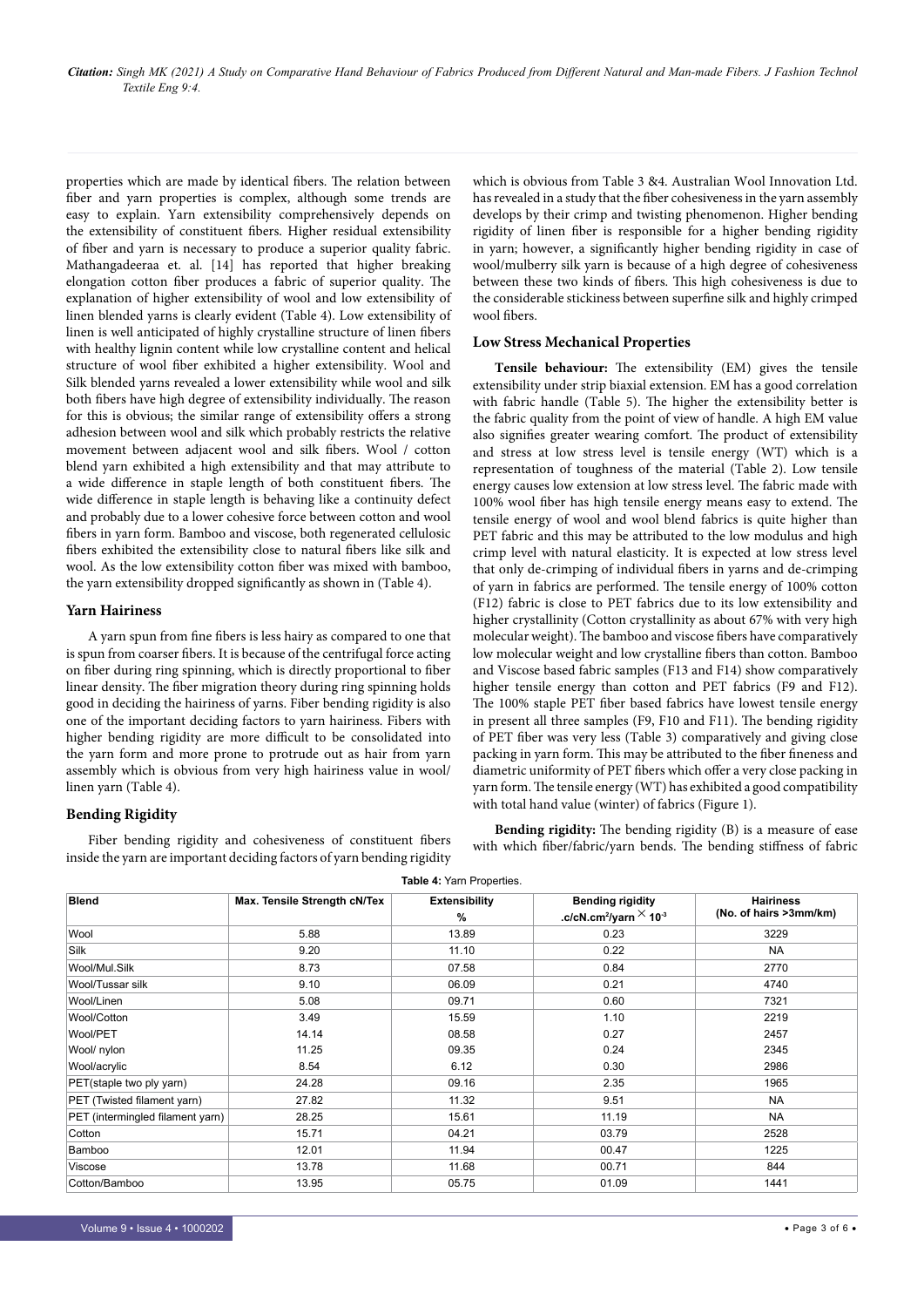*Citation: Singh MK (2021) A Study on Comparative Hand Behaviour of Fabrics Produced from Different Natural and Man-made Fibers. J Fashion Technol Textile Eng 9:4.*

| Table 5: Some Low Stress Mechanical Properties of Fabric. |                         |                       |                          |                  |                           |
|-----------------------------------------------------------|-------------------------|-----------------------|--------------------------|------------------|---------------------------|
| Fabric                                                    | <b>Bending rigidity</b> | Tensile energy        | Low stress extensibility | Shear rigidity G | <b>Compression energy</b> |
| Code                                                      | $cN.cm^2/cm$            | cN.cm/cm <sup>2</sup> | %                        | cN/cm.degree     | cN.cm/cm <sup>2</sup>     |
| F <sub>1</sub>                                            | 0.053                   | 09.21                 | 07.27                    | 0.541            | 0.197                     |
| F <sub>2</sub>                                            | 0.042                   | 08.27                 | 11.29                    | 0.362            | 0.129                     |
| F <sub>3</sub>                                            | 0.040                   | 09.39                 | 07.11                    | 0.297            | 0.199                     |
| F <sub>4</sub>                                            | 0.054                   | 13.59                 | 08.22                    | 0.482            | 0.211                     |
| F <sub>5</sub>                                            | 0.038                   | 09.18                 | 15.99                    | 0.369            | 0.269                     |
| F <sub>6</sub>                                            | 0.072                   | 10.31                 | 06.76                    | 0.622            | 0.229                     |
| F7                                                        | 0.090                   | 12.99                 | 06.21                    | 0.749            | 0.468                     |
| F <sub>8</sub>                                            | 0.080                   | 10.44                 | 06.01                    | 0.670            | 0.278                     |
| F <sub>9</sub>                                            | 0.098                   | 00.14                 | 00.53                    | 0.913            | 0.074                     |
| F <sub>10</sub>                                           | 0.074                   | 00.16                 | 00.75                    | 0.810            | 0.011                     |
| F <sub>11</sub>                                           | 0.046                   | 00.21                 | 01.05                    | 0.956            | 0.019                     |
| F <sub>12</sub>                                           | 0.118                   | 00.35                 | 01.53                    | 2.694            | 0.337                     |
| F <sub>13</sub>                                           | 0.039                   | 00.89                 | 04.20                    | 0.404            | 0.281                     |
| F14                                                       | 0.033                   | 01.18                 | 05.38                    | 0.226            | 0.304                     |
| F <sub>15</sub>                                           | 0.076                   | 00.49                 | 01.94                    | 1.421            | 0.248                     |





depends on the bending rigidity of constituent fiber and yarns from which the fabric is manufactured. The fabric construction and nature of chemical treatment given to the fabric are also important factors to influence the bending rigidity of the fabric. The results are shown in (Tables 3-5) and Figure 2.

Fiber bending rigidity and cohesiveness are important driving forces of yarn bending rigidity that propagates as an important characteristic to finalize the fabric bending rigidity. The fine polyester fiber has very negligible bending rigidity is governing the yarn bending rigidity because soft fibers are able to held together strongly and giving a higher packing index to eventuate the higher yarn bending rigidity. PET yarns in all three forms such as staple yarn, twisted filament yarn and intermingled zero twist yarn are posing higher bending rigidity among the all eleven samples and nearly similar trend is observed for their corresponding fabric bending rigidity (Figure 2). The PET fabric made from staple yarns exhibits higher bending rigidity as compared to filament fabrics which may be attribute to the lower GSM of PET10 and PET11 than PET9 fabric samples.

**Extensibility:** Fibers have residual extensibility in same range adds higher cohesion and restricts the relative motion of constituent fibers in the yarn. The air permeability of wool and wool/silk blended fabrics also supporting this concept as observing from (Tables 4-6). The air permeability of fabric samples F1 and F2 (pure wool and silk fabrics) is moderate. The cause of this justification of this trend is clearly evident that although extensibility of both constituent fibers are comparable but statistically different consequently constituent





| Sample code     | Relative water vapour<br>permeability % | <b>Air Permeability</b><br>cm <sup>3</sup> /cm <sup>2</sup> /s |
|-----------------|-----------------------------------------|----------------------------------------------------------------|
| F <sub>1</sub>  | 35.54                                   | 43.15                                                          |
| F <sub>2</sub>  | 45.22                                   | 22.67                                                          |
| F <sub>3</sub>  | 41.46                                   | 30.34                                                          |
| F <sub>4</sub>  | 21.53                                   | 09.44                                                          |
| F <sub>5</sub>  | 37.48                                   | 45.78                                                          |
| F <sub>6</sub>  | 13.42                                   | 42.33                                                          |
| F7              | 16.76                                   | 27.96                                                          |
| F <sub>8</sub>  | 26.99                                   | 38.09                                                          |
| F <sub>9</sub>  | 15.42                                   | 75.66                                                          |
| F <sub>10</sub> | 17.42                                   | 134.14                                                         |
| F11             | 14.44                                   | 05.26                                                          |
| F <sub>12</sub> | 56.14                                   | 05.61                                                          |
| F <sub>13</sub> | 59.87                                   | 19.42                                                          |
| F14             | 59.70                                   | 25.64                                                          |
| F <sub>15</sub> | 59.65                                   | 15.72                                                          |

fibers are following different path at moderate stress level which is exerted during air exertion. Same explanation for air permeability and yarn is applicable in case of wool/cotton, wool/acrylic and wool/ nylon fabrics.

Polyester fabrics F9, F10 and F11 are exhibited very low extensibility at low stress level. The yarn modulus may be deciding factor in yarn extensibility. In PET yarns the initial modulus values are quite higher than other yarns and same trend is maintained at fabric stage. It is evident from Tables 4 & 5 that blending of natural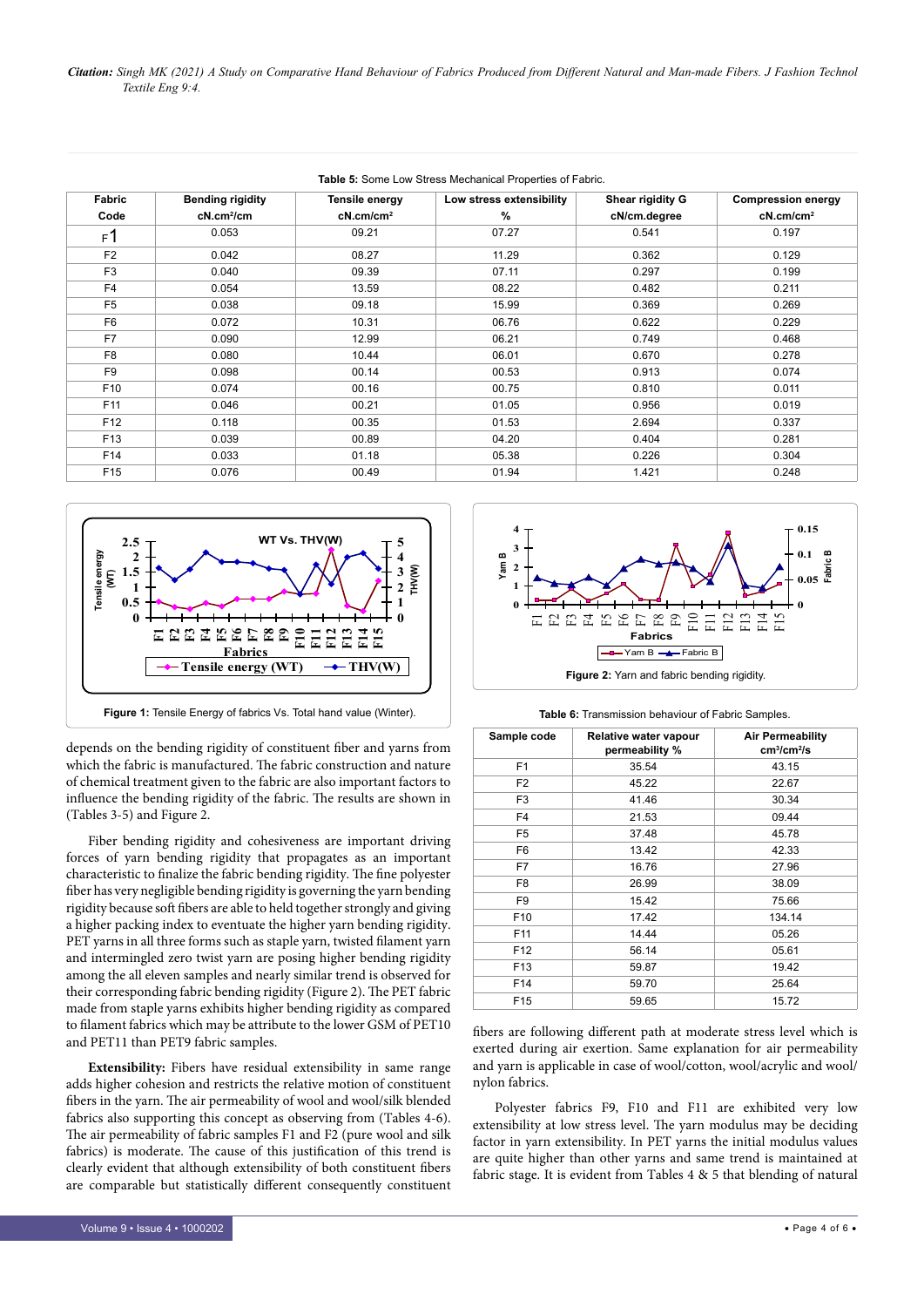fibers with PET in which extensibility is not in same span, having lower modulus which was absent in case of 100% PET yarn where all constituent fibers or filaments have similar extensibility.

**Shear behaviour:** The shear rigidity of a fabric depends on the mobility of cross threads at the intersection point, which again depends on weave, yarn diameter and the surface characteristics of both fiber and yarn. From the point of view of handle, the lower the shear rigidity, the better the fabric handle would be. The shear rigidity of woolen fabrics is higher then its blends as shown in Table 5. The reason is quite evident that specific surface structure of wool fiber gets locked with each other by post weaving operations giving a papery feel. Wool /silk blended fabrics have shown lowest shear rigidity presumably due to the quite different surface structure of both wool and silk fibers which allow a relative movement between fiber to fiber and yarn to yarn at low stress level. Similar reason can be attributed to justify the highest shear rigidity for PET fabrics having pure polyester yarn in both warp and weft direction. The 100% cotton fabric's shear rigidity (G) is 2.224 cN/cm. degree which reduces to 1.221 cN/cm. degree after blending 40% bamboo fiber. The shear stiffness of F13 and F14 fabrics are 0.404 and 0.226 cN/cm. degree which is significantly lower than cotton fabric. Here it can be safely stated that after blending two fibers having different surface geometry, shear rigidity drops down which is helpful to manufacture a fabric of better hand value.

As the shear rigidity of wool and wool blended fabrics increases, THV (winter) decreases. This trend is observed for most of the wool and wool blended fabrics but the results I case of PET and cellulose based fabrics are quite complex as reflected in Figure 3.

**Fabric compressibility:** The compressibility of woven fabrics is mainly decided by packing density of constituent yarns and yarn spacing in the fabric. During fabric compression, firstly, the protruding fibers get compressed in fabric surface, subsequently yarns get compressed by movement of constituent fibers and finally fiber itself gets compressed and its corss-sectional shape gets changed [15]. Compressibility offers a feeling of bulkiness and spongy property in the fabric. Compressibility has some intimacy with fabric thickness; the higher the thickness, the higher the compressibility and it relates with primary hand value (Fukurami or fullness) of the fabric.

The woolen fabrics show a moderate compressibility in terms of compression energy (WC) at low stress level. This may be attributed to the scaly structure of wool fiber that restricts very high fiber to fiber surface contact in woolen yarns and yarn to yarn in fabric form which is further enhanced in case of blends of dissimilar fibers with wool in terms of surface geometry, extensibility and modulus. The polyester fabrics are very hard which is clearly observed by very low compression energy and this may be attributed to highly fiber to fiber and yarn to yarn surface contact reducing the free space for any relative movement between fibers and yarns and making the fabric more papery. Bueno et al [16] reported that the blending of plus shape polyester fiber with cotton improves the softness and wick ability of the yarn. The fabric F7 made from wool: nylon (80:20) has offered highest compression energy (WC) and this may be attributed to the elastic nature of both wool and nylon fibers at low stress level. The fabric samples F12-F15 have exhibited a better WC which is again due to comparatively higher extensibility and low modulus of these fibers (Table 5).

**Total Hand Values (THVs):** The THVs of fabric samples are estimated with the help of various primary hand values using the

Kawabata-Niwa equations by KES system. This is necessary to mention here that all samples under this study have shown comparatively low hand value because of improper finishing conditions set in laboratory miniature processing equipment. The results depicts that most of the fabrics exhibited higher THV for winter applications as compare to summer in wool and wool blended fabrics. This is mainly due the presence of wool fiber and its unique properties like crimp, scaly surface and highly elastic nature. Although, few of the fabrics exhibited suitability for summer applications when blended with cotton. It is obvious from (Figure 3) that 100% woolen fabrics are most suitable for winter applications due to uniqueness of wool fiber. Synthetic blends with wool have a higher bulk and related fullness essential for winter applications because of artificially introduced crimp in synthetic fibers. The wool: linen blended sample revealed a maximum winter THV (i.e. 4.34) this may be attributed to high bulk and compressibility of fabric which is essential for better winter THV. The property of linen blended yarns can be attributed to the fact that linen is much coarser fiber in comparison to wool or silk. Due to fiber migration in ring spinning, linen come on sheath and generate more hairy yarn (7321 hairs/km) which gives bulkiness, sponginess and eventually higher compressibility leading to higher winter THV. Wool: mulberry silk and wool/cotton blends also give good handle when a proportion of wool is taken in the composition. The wool: cotton blended fabric is showing higher winter THV than 100% cotton fabric F12 as shown in Fig.3. This can be justified on the basis of wool fiber characteristics which is more elastic, less crystalline, and having higher staple length than cotton. Moreover, presence of cotton fiber further improved the hand value.



 The blend of wool with PET revealed a better THV due to the fact that the PET fibers are more consistent in uniformity to give better blending intimacy with wool fiber. When a comparison is made between PET fabrics F9, F10, and F11, the twisted filament yarn fabric (F10) presented the most suitable summer THV. This may be attributed to crispy feel of twisted filament yarn which is a desired hand characteristic in summer THV estimation. Wool/Cotton blend also exhibit a good THV (summer) because of the cotton component in the blend. Pure woolen fabric also posed a fine THV however in general, it may be inferred that worsted and woolen fabrics are not appropriate for summer application but there is a group emerging in society who prefer to wear wool blend for summer wear.

#### **Air Permeability**

Air permeability is described as the rate of air flow passing perpendicular through a known area under a prescribed air pressure differential between the two surfaces of a material. The initial warm/